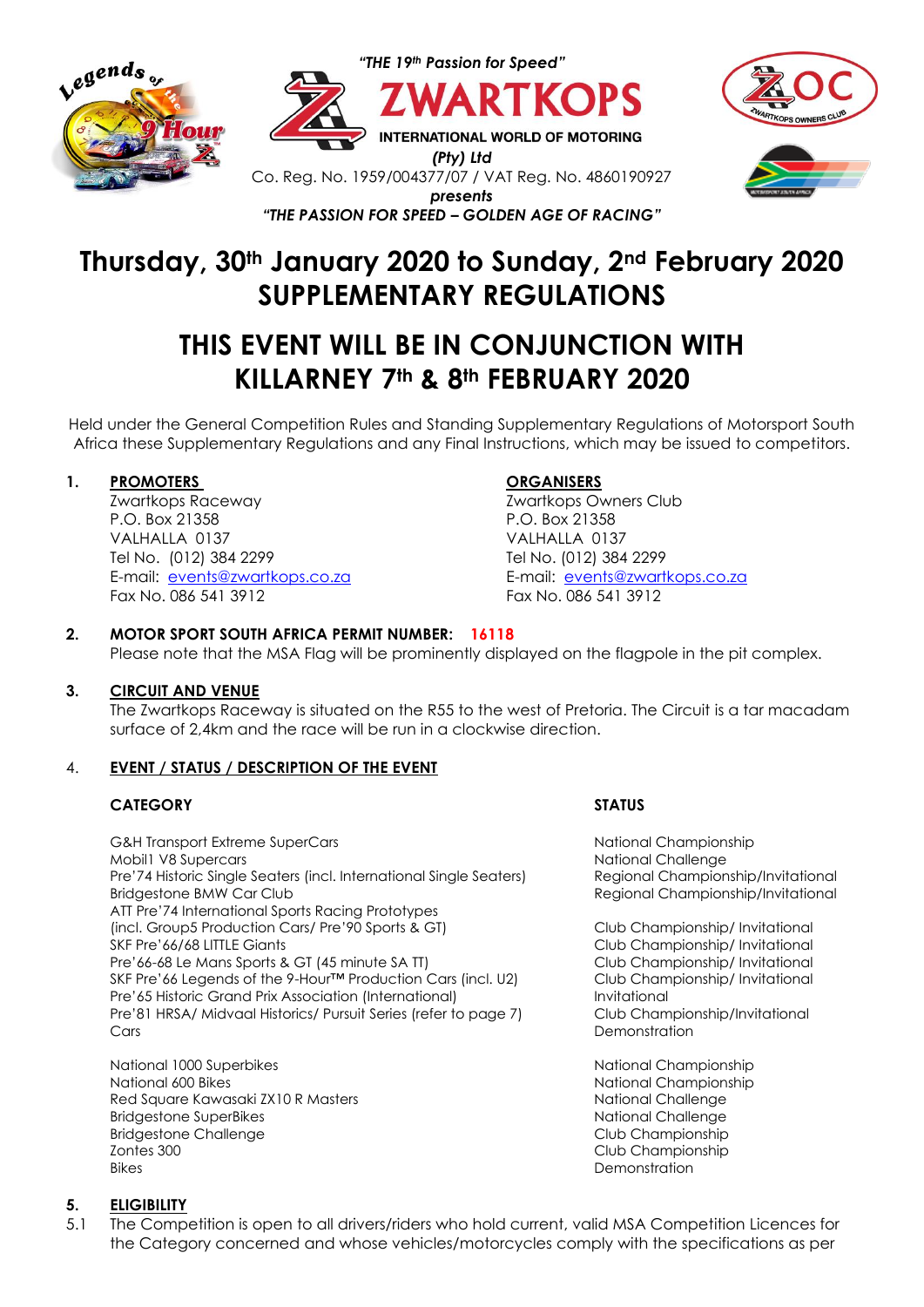the MSA Handbook and relevant Regulations. **ALL ENTRY FORMS MUST BE LEGIBLE AND COMPLETED IN FULL STATING ENTRANT, DRIVER, VEHICLE PLUS CONTACT DETAILS AND SIGNED BY ALL RELEVANT PARTIES.**

- 5.2 Refer to SSR's 1 and 2 of the MSA Handbook.
- 5.3 Non-South African (foreign) competitors need to hold a National (H1, H2 & H3) competition licence and need to have written permission from their home federations allowing them to participate in this event.

## **6. ENTRIES**

- 6.1 Entries open immediately and close on **WEDNESDAY, 15 JANUARY 2020**. Entries are to be submitted on the Official Entry Form provided and accompanied by the **FULL ENTRY FEE** (Refer GCR 95) – **ALL ENTRY FORMS MUST BE LEGIBLE AND COMPLETED IN FULL STATING ENTRANT, DRIVER, VEHICLE PLUS CONTACT DETAILS AND SIGNED BY ALL RELEVANT PARTIES.**
- 6.2 Should the number of entries received for a particular category exceed the maximum number of starters as determined by the MSA Safety Commission, the following criteria shall apply:
	- a) Entries will be accepted, in the order of being received, up to a **maximum** of 40 cars or 30 motorcycles only
	- b) Thereafter, as additional entries are received, these entries will be placed on a reserve entry list, in order of receipt, in accordance with GCR 101.
	- c) Competitors whose entries have been placed on a reserve list who are not permitted to start will have their entry fee refunded in accordance with GCR 109
- 6.3 The organisers reserve the right to cancel a category should less than 15 entries be received.
- 6.4 Late entries received after **WEDNESDAY, 15 JANUARY 2020** may be accepted **AT THE DISCRETION OF THE ORGANISERS** until 16h00 on FRIDAY 31st JANUARY 2020.

|                                 | <b>6.5 ENTRY FORM AND PAYMENT RECEIVED ON OR BEFORE WEDNESDAY, 15 JANUARY 2020 CAVACA</b> |  |
|---------------------------------|-------------------------------------------------------------------------------------------|--|
|                                 |                                                                                           |  |
| <b>NIATIONIAI CUAMBIONICUID</b> | . B2 E00.00 (Includes VAT AASA Jove)                                                      |  |

**NATIONAL CHAMPIONSHIP : R3,500.00 (Includes VAT, MSA levy) NATIONAL/REGIONAL CHALLENGE : R1,900.00 (Includes VAT, MSA levy) CLUB CHALLENGE : R1,550.00 (Includes VAT, MSA levy)**

**ZOC MEMBERS : R 100.00 discount on entry fee 2nd ENTRY – Same Car & Same Driver : R 800.00 (Includes VAT, MSA levy)**

## **6.6 Entry Fees – AFTER WEDNESDAY, 15 JANUARY 2020**

| <b>NATIONAL CHAMPIONSHIP</b>                   | : R3,750.00 (Includes VAT, MSA levy) |
|------------------------------------------------|--------------------------------------|
| <b>NATIONAL/REGIONAL CHALLENGE</b>             | : R2,150.00 (Includes VAT, MSA levy) |
| <b>CLUB CHALLENGE</b>                          | : R1,800.00 (Includes VAT, MSA levy) |
| <b>ZOC MEMBERS</b>                             | : R 100.00 discount on entry fee     |
| 2 <sup>nd</sup> ENTRY – Same Car & Same Driver | : R 800.00 (Includes VAT, MSA levy)  |

## **ENTRY FEE REFUND: refer to GCR 109**

| ENTRIES SHOULD BE SENT TO: |  |
|----------------------------|--|
|                            |  |

The Secretary of the Meeting Telephone: (012) 384-2299/ Cell: 082 390 6016 Facsimile: 086 541-3912/ Email: [events@zwartkops.co.za](mailto:events@zwartkops.co.za)

- 6.6 Telephonic entries will not be accepted. Entries may be faxed, however, should the appropriate entry fee not be received by the Wednesday, 15 January 2020 prior to the race meeting, the late entry fee will be applicable irrespective of the Competitor's attendance at the race meeting. Refer to GCR 96.
- 6.7 Entry fees may be deposited directly into the Organisers Bank Account, the details of which are: **BANK ABSA**

|                                              | .               |
|----------------------------------------------|-----------------|
| <b>BRANCH</b>                                | <b>EDENVALE</b> |
| <b>BRANCH NUMBER</b>                         | 630 642         |
| <b>ACCOUNT NUMBER</b>                        | 405 301 6258    |
| A copy of the depecit slip is to be faved to |                 |

**A copy of the deposit slip is to be faxed to the Organisers at the above fax number**.

The Organisers and Promoters reserve the right to refuse any entry without giving a reason as permitted in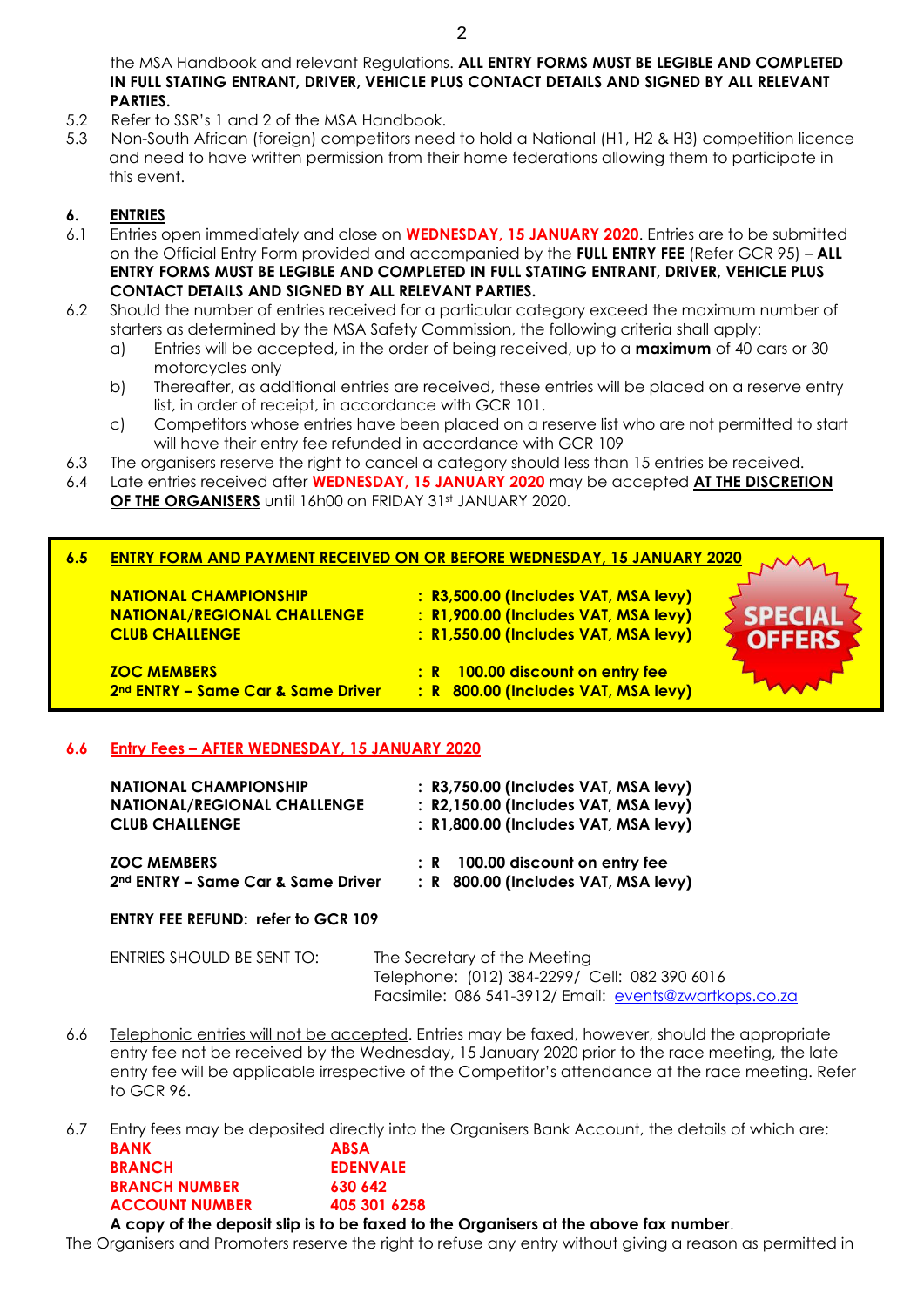GCR's 99(i) and 100. A change of driver will be permitted subject to valid reasons for the change being given and the Stewards of the Meeting agreeing to the change. Refer to GCR 238

## **7. ENTRANT'S LICENCES**

Where the Entrant is NOT the Driver, an Entrant's Licence must be obtained from MSA prior to the submission of the entry form, failing which the Entrant's name will not be published in the programme.

## **8. TICKETS**

- 8.1 Each Competitor will receive 4 gate admission tickets. **Additional gate entry tickets may be purchased at R220 (weekend ticket) each at Documentation on Thursday and Friday from the reception at Zwartkops.**
- 8.2 **TICKETS MAY BE COLLECTED FROM THE GATE ON RACE DAY UNTIL 09h00 ONLY,** but the Organisers do not accept responsibility for any tickets which are lost.
- 8.3 **NO REFUNDS WILL BE MADE ON RACE DAY.**

## **9. PIT AND PADDOCK ALLOCATION**

9.1 The pit and Paddock allocations will be notified in the final instructions once the number of entries for each category is established. Each association will be responsible for the policing and control of their own designated areas.

## **10. DOCUMENTATION AND SCRUTINEERING**

- 10.1 Documentation will be held on **Thursday 30th January 2020 from 10h00 and Friday, 31st January 2020 from 07h00 – 16h00** in the control tower or **Saturday 1st February 2020 from 06h00 – 09h00 and Sunday, 2nd February 2020 from 06h00-09h00** in the Control Tower - please collect tickets from the Documentation **Collection Office at the Gate**.
- 10.2 Pre-event Scrutineering will take place on **Friday, 31st January 2020** from 07h00 16h00 and **Saturday 1st February 2020 and Sunday, 2nd February 2020** from 07h00 – 10h00 in the scrutineering bay. Any competitors unable to present their vehicles/motorcycles for scrutineering during this period should make alternate arrangements with the Secretary of the Meeting.
- 10.3 ATTENTION IS DRAWN TO SSR 6 OF THE MSA HANDBOOK.
- 10.4 Competitors may not take part in timed qualifying, practice or any race prior to the completion of documentation or scrutineering.

## **11. PROGRAMME OF EVENTS**

- 11.1 The Provisional Programme of Events will be published in January 2020. The Race Programme is structured by the Promoters and Clerk of the Course. Due consideration is taken of the competing formulas, the characteristics of the various categories, public interest groups, previous race day programmes etc. **Any changes to the Race Programme must be agreed upon by the Clerk of the Course, MSA Stewart and the Race Promoter/Organiser. Only in exceptional circumstances will the Programme be changed.**
- 11.2 Should the Organisers deem it necessary to change the timetable the revised timetable will be issued with the Final Instructions and published on the Official Notice Board.
- 11.3 **THE ORGANISERS IN CONJUNCTION WITH THE STEWARDS OF THE MEETING RESERVE THE RIGHT TO CHANGE THE RACE PROGRAMMEME AS NECESSARY AND COMBINE OR SPLIT CATEGORIES ON RACE DAY OR PRIOR TO THE CLOSING DATE OF LATE ENTRIES SHOULD THE NUMBER OF ENTRIES DICTATE.**
- 11.4 **THE ORGANISERS RESERVE THE RIGHT TO CHANGE RACE ORDER OR TIMES ON RACE DAY AS THEY DEEM NECESSARY FOR THE SMOOTH RUNNING OF THE EVENT, i.e. the programme may run early/ late on the day. Changes will be posted on the Official Notice Board.**

## **12. DRIVER's / RIDER's BRIEFING**

12.1 Drivers/Riders briefing will take place at the **INTERNATIONAL GUEST CENTRE – at 17h30 on Friday, 31st JANUARY 2020,** unless otherwise stated in the Final Instructions. All Drivers/Riders must be present at the briefing at the stipulated time and venue. There will also be a second drivers/riders briefing at the Chicane Sports Lounge on **Saturday, 1st FEBRUARY 2020 and Sunday, 2nd FEBRUARY 2020 at 07h00.**

## **13. PRE-RACE PADDOCK THE PRE-RACE PADDOCK IS COMPULSORY PIT LANE START WILL BE FROM PIT EXIT**

13.1 The pre-race paddock is situated on the northern side of the pit complex. In accordance with SSR 25, **competitors must be ready to proceed to the pre race paddock thirty (30) minutes before the scheduled start time of their race. Fifteen (15) minutes before the scheduled start time of each race,**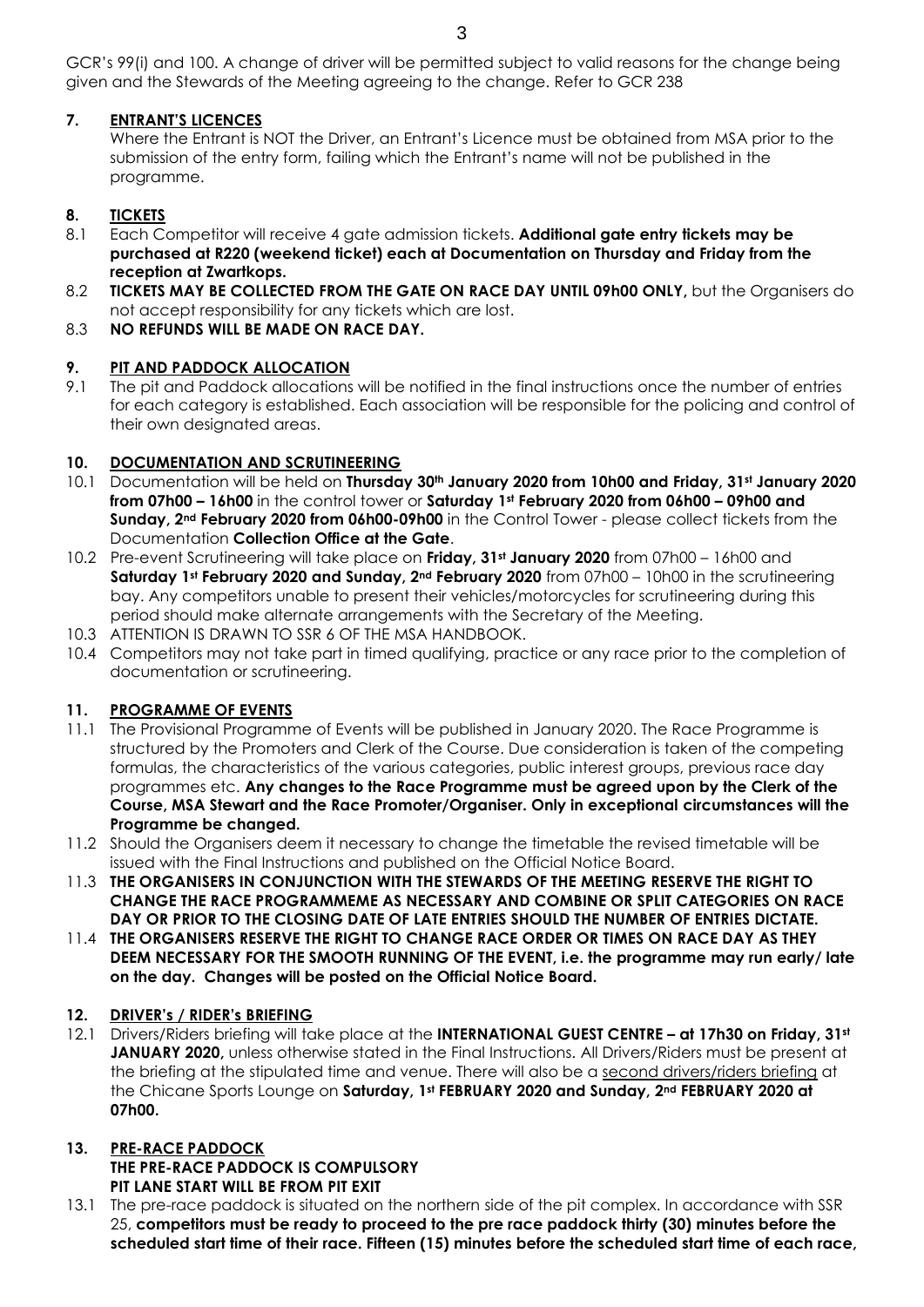**competitors competing in that race concerned MUST move to the pre-race paddock in their CORRECT ALLOCATED GRID POSITION. Failure to do so will result in the competitors starting at the back of the grid.** 

- 13.2 The gates granting access to the pre-race paddock will be closed 5 minutes before the start time of that race. Any competitor failing to enter the pre-race paddock before the closure of the access gate will not be permitted to start unless specifically permitted by the Clerk of the Course to commence the warm-up lap. Refer to SSR 38.
- 13.3 **FORMATION LAP** Competitors will leave the pre-race paddock in grid order and proceed around the circuit in formation. As in Formula One, competitors will form up in their proper grid position, not switch off engines and within 30 seconds be given the starting flag or lights. **Should a competitor not maintain grid position on the formation lap, that competitor will start at the back of the grid**.

## **14. STARTS**

- 14.1 Starting positions will be determined by lap times recorded during official qualifying sessions except where otherwise specified. Unless otherwise stated in the regulations for the particular category concerned, the vehicle/motorcycle recording the fastest time will be in the number one position on the starting grid, with the remaining positions being filled in descending order of official practice times. In the event of two (2) drivers recording the same lap time, the more favourable grid position will be allocated to the driver who established that time earliest. The respective category representative may at their discretion adjust the grid positions for safety reasons.
- 14.2 At the discretion of the Clerk of the Course, competitors who are not recorded on the grid for either the first or second race may be positioned at the back of their class.
- 14.3 Where there are two races per category, the starting order for the second race will be based on the finishing order of the first race except where otherwise specified.
- 14.4 Rolling start will be as per SSR 39.
- 14.5 The starting signal will be given by flag or lights. In the case of Start Light failure, all subsequent starts will proceed with the use of the MSA Flag.
- 14.6 Unless specifically requested and agreed to, there will be NO parade lap prior to the start of the event.
- 14.7 Competitors who do not take part in official timed practice must confirm one (1) hour before the first race of their intention to start.
- 14.8 Should a Competitor not finish the first race; he will be deemed to be a non-starter in the second race unless the Clerk of the Course has been informed IN WRITING WITHIN ONE (1) HOUR OF THE COMPLETION OF THE FIRST RACE, that the Competitor will be in a position to start the second race. The Competitor will be permitted to start the second race from a position at the rear of the grid or such other position as may be determined by the Clerk of the Course. Refer to SSR 29.

## **15. DOUBLE YELLOW REFLECTIVE BOARDS, FLAGS & LIGHTS**

Zwartkops is a challenging circuit and not easy to master. Where a vehicle is stuck in a gravel trap the following procedure will apply:

- a) The driver must try to drive through the gravel and try to rejoin the race when it is safe.
- b) If stuck in the gravel the driver must remain in the car. Marshals will (when it is safe) retrieve the vehicle through the use of winch/tow system.
- c) During the time that the vehicle is stranded a double yellow will be shown in that area. No overtaking in that area is allowed and competitors must file one behind the other through the corner.

## **16. SAFETY CAR**

If the Clerk of the Course deems it necessary, a safety car will be used. All laps completed during a Safety Car intervention will not be counted as race laps, except in certain categories. A RED-FLAGGED RACE WILL ONLY BE RESORTED TO IN EXCEPTIONAL CIRCUMSTANCES Where a race is red-flagged competitor's attention is drawn to SSR 45 of the 2020 MSA Handbook.

## **17. COMPLETION OF RACE**

The end of each race will be signified by the waving of the chequered flag / reflective board (no reflective chequered board).

Proceed on a slow down lap (don't forget to wave) to the pit entrance. Enter Pit Road One or parc ferme as indicated.

## *PLEASE NOTE:*

- Competitors in **main pit road** (Pit Road 1) proceed down pit road to your pits. NOT AT THE BACK OF THE PITS.
- Competitors on **Pit Road 1** (Big Shed) proceed down Pit Road 1 and turn left behind Pre-race down to your pits. NOT BEHIND PITS OR BEHIND CANTEEN.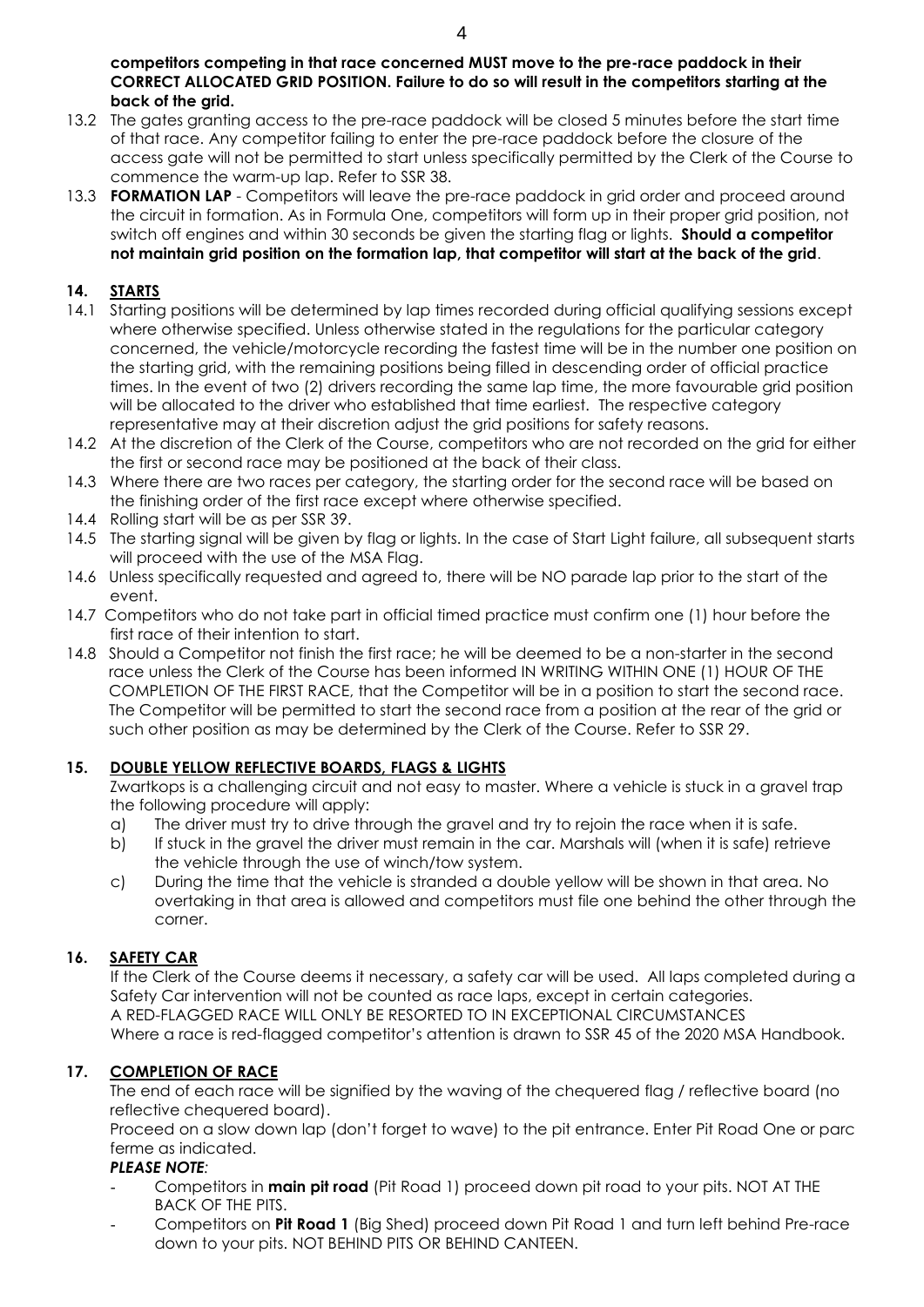- Competitors on **Pit Road 2** (lock-up pits). Competitors must drive slowly to the pits pit road behind main pits.
- Competitors on **Pit Road 3 and 4** (carports) turn left on entry to pit road, proceed up the hill to your pits. NOT PIT ROAD 2 OR IN FRONT OF CANTEEN.

These procedures must be adhered too to ensure maximum safety for spectators in the area. Please note that stopping to pick up passengers is not allowed as it causes huge problems for those behind you with hot / sometimes boiling racing vehicles.

## **18. PARC FERME**

For this event there will be no Parc Ferme.

## **19. NOTICE BOARD**

The official notice board is situated at the Control Tower

## **20. RESULTS**

- 20.1 After every race, results, which have been posted on the notice board, will become final thirty (30) minutes after posting. Refer to GCR's 200 (viii) and 275.
- 20.2 These results are not to be removed and disciplinary action will be taken against any competitor removing these results without authority. Additional copies may be obtained from the Secretary of the Meeting at the control tower.
- 21. **PROTESTS** Refer Parts IX and X of the MSA Handbook.

## **22. PRIZEGIVING**

- 22.1 The prize giving will take place at the Chicane Sports Lounge as soon as possible following the last event and after results become final.
- 22.2 Trophies will be awarded based on total elapsed race time of competitors where there is more than one race for the category concerned.
- 22.3 Competitors must attend prize giving to receive trophies.
- 22.4 Dead heats will be resolved as per GCR 275 and SSR 78
- 22.5 Competitor's attention is drawn to GCR's 274, 275, 280 & 281.

## **23 TIMING**

23.1 Timing will be done by way of electronic camera readings. It is essential that all vehicles have clearly legible numbers. No duplicates or contrasting colour numbers can be processed. The system owned and operated by TJ Timing Systems is unique, tried and tested, however the system cannot read illegible numbers on vehicles. No transponders are necessary with the system.

## **24. PIT APRON – FOR YOU AND YOUR FAMILY AND FRIEND'S SAFETY – PLEASE OBEY**

- **24.1 Refer to GCR 251, SSR's 37, 63, 64, 65 & 66**
- **24.2 NO VEHICLE/MOTORCYCLE MAY TRAVEL IN THE REVERSE DIRECTION TO THE TRAFFIC FLOW ON THE PIT LANE.**
- **24.3 NO PERSONS UNDER THE AGE OF SIXTEEN (16) WILL BE ALLOWED ONTO THE PIT LANE.**
- **24.4 NO ALCOHOL, BEVERAGES OR FOOD IS ALLOWED ON THE PIT LANE/APRON. SMOKING IN THE PITS OR ON THE PIT LANE/APRON IS PROHIBITED.**
- **24.5 ROLLER BLADES, SKATE BOARDS, MOTORISED SKATE BOARDS, PIT BIKES, SCOOTERS etc. ARE NOT PERMITTED IN THE PITS OR ON THE PIT LANE.** Refer GCR's 113 (xiv), 172 (x) and MSA Circular – re safety in the pits
- **24.6 Competitor's attention is drawn to GCR's 113 (xiv) and 172 (x)**
- 24.7 **PIT ROAD ONE AND TWO MUST BE KEPT CLEAR.**

## **25. SIGNALLING - LIGHTS**

- 25.1 Competitors attention is drawn to Appendix H of the MSA Handbook.
- 25.2 Competitors are reminded of the procedure in SSR 41 that is to be adopted in the event of a race being stopped by means of a red flag. At the same time as the red flag is displayed, a red light will be displayed at the start/finish line. SSR 41 is applicable to motorcycle and car events.
- 25.3 Failure to comply with the provisions of Appendix H Article 8 will result in penalties being applied in accordance with GCR 157 (i).
- **26. SILENCING OF VEHICLES** In accordance to the local authority legislation requirements NO participating vehicle(s) at Zwartkops Raceway may exceed 105 db. Refer to GCR 245 of the 2020 MSA Handbook. Special dispensation may be given for certain vehicles.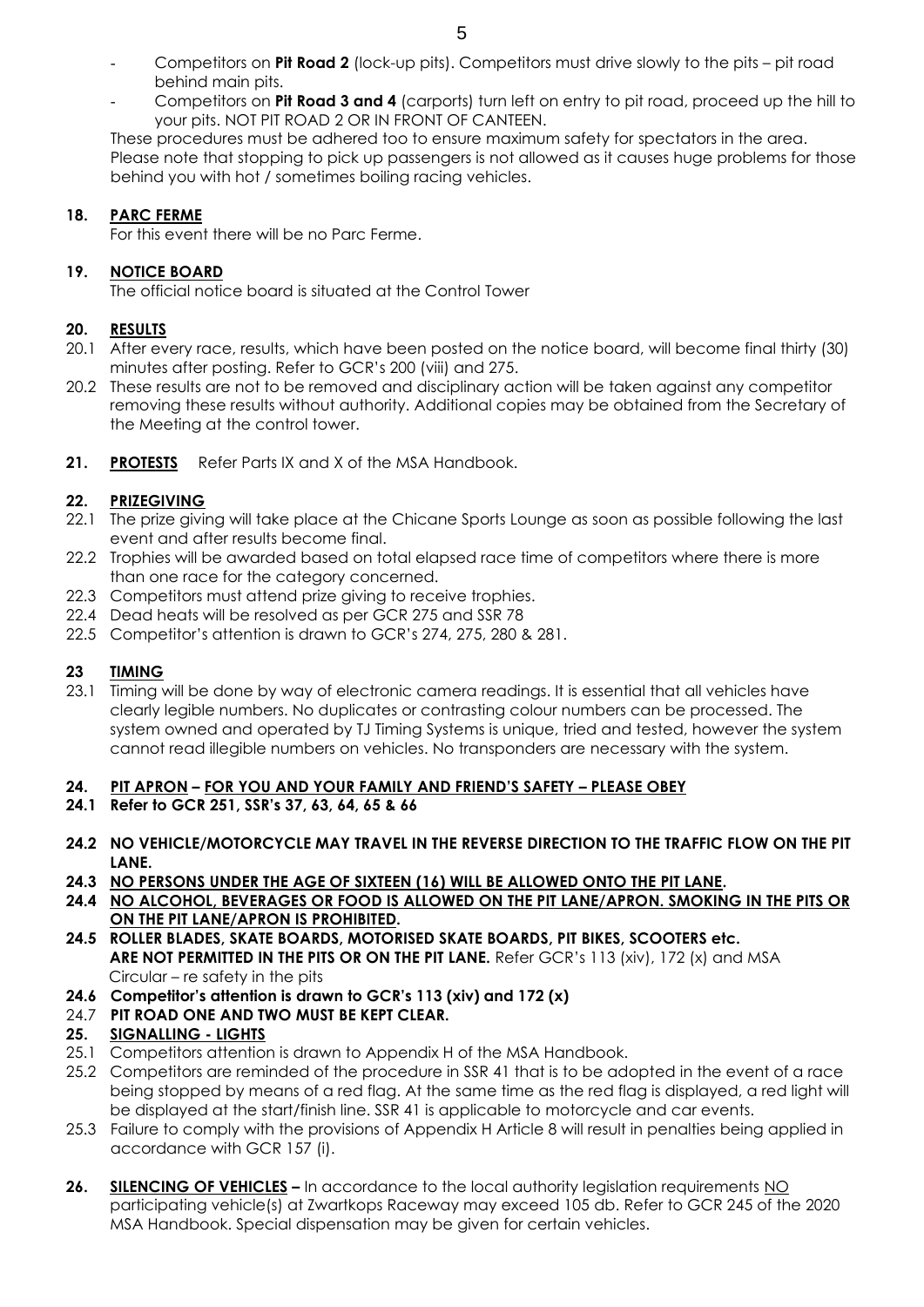## **27. POSTPONEMENT, ABANDONMENT OR CANCELLATION**

The Organisers reserve the right to postpone, abandon or cancel the meeting or any part thereof. In the event of postponement, abandonment or cancellation, the Competitor/Entrant has no right to claim against the Promoter/Organisers in respect of any loss or damage that he may thereby incur, other than as specified in GCR 244. The meeting will not be postponed, abandoned or cancelled without the consent of the Stewards of the Meeting.

## **28. PROTECTIVE CLOTHING**

28.1 No Competitor wearing short-sleeved shirts or shorts will be permitted to either practice or race. Refer to GCR 239 and SSR 7 regarding safety apparel.

## **29. DRIVING CONDUCT**

- 29.1 **DRIVING CONDUCT: REFER SSR 50** Any Competitor who consistently uses the verges will be guilty of unsafe driving (SSR's 17 & 51) and will be penalised accordingly in terms of GCR 157 (i) (a). Observers, whose duty will be to report on the cutting of corners, persistent off-circuit behaviour and/or poor driving standards may be appointed and their names listed either in the final instructions or via a Drivers Bulletin. Competitors reported in this respect who, having been signalled in terms of Appendix H Article 6, continues to disregard safe driving conduct may be black flagged. Any Competitor disregarding the black flag will be excluded from the race in question.
- 29.2 **ONE OR MORE** Judges of fact may be appointed to oversee the starting procedure and report on infringements i.e. jumping of the start. The names of these Judges will be stated in the list of officials or communicated to Competitors in final instructions, placed on the notice board.
- 29.3 Any competition vehicle found using the access roads, pits or any other area than the circuit for testing or being driven in a manner that is considered by the Clerk of the Course to be dangerous including travelling in the wrong direction on the Circuit or Pit Lane, will be excluded from the event, irrespective as to who was driving the vehicle at the time. Notwithstanding the Competitor's exclusion, he will be reported to the Stewards of the meeting who may consider further action in terms of a breach of GCR 172 vii). **Drivers will be held responsible and liable for anybody knocked down while racing on pit road.**
- 29.4 **INCIDENTS/RETIREMENTS** competitor's attention is drawn to SSR's 60 & 61.
- 29.5 **VEHICLES ABANDONED ON CIRCUIT:** Any saloon car abandoned on the Circuit must be left unlocked and, if a steering lock is fitted, the key left in the ignition to facilitate the removal of the vehicle after the event. Any vehicle abandoned on the Circuit and locked will be moved by any practical and available means and the Promoters, Organisers and Officials will not be liable for any subsequent damage. Refer to SSR 10 iii)
- 29.6 **INCIDENTS DURING PRACTICE SESSIONS:** Competitors are advised that, should there be an incident during a practice session, which would involve the clearing of the Circuit; their practice session will forfeit the clearing time required.
- 29.7 **RACING FUEL, OIL OR COOLANT SPILLAGE ON THE CIRCUIT:** Refer to SSR 50 (iii).

## **30. FUEL**

- 30.1 Competitor's attention is drawn to GCR 240 with regard to fuel permitted.
- 30.2 Replenishment of Lubricant and fuel is not permitted during any race or timed qualifying session.
- 30.3 In Respect to the Tourist Trophy Re-fuelling is only permitted in the Pre-Race Paddock.
- 30.4 Racing fuel will be available at the track please bring own containers.

## **31. COMPETITION NUMBERS**

31.1 Refer to GCR's 246, 249 and SSR 4 and individual category/class SSR's

## 32. **ADVERTISING & TV**

- 32.1 It is a condition of entry that in addition to the advertising referred to in GCR 246, competing Vehicles/motorcycles shall also display the advertising, if any, as stipulated in the Championship Regulations and Specifications for the category / class for which the vehicle/motorcycle is entered.
- 32.2 Full TV Package for ALL Categories.

## **32. OFFICIALS OF THE MEETING**

| Motorsport SA Steward     | Amanda Coetzee    |
|---------------------------|-------------------|
| Club Steward              | Ken Cromarty      |
| Clerk of the Course       | Schultz Swanepoel |
| Judge of Fact (Startline) | Hennie de Beer    |
| Secretary of the Meeting  | Tanya Human       |
| Chief Timekeeper          | <b>TJ Timing</b>  |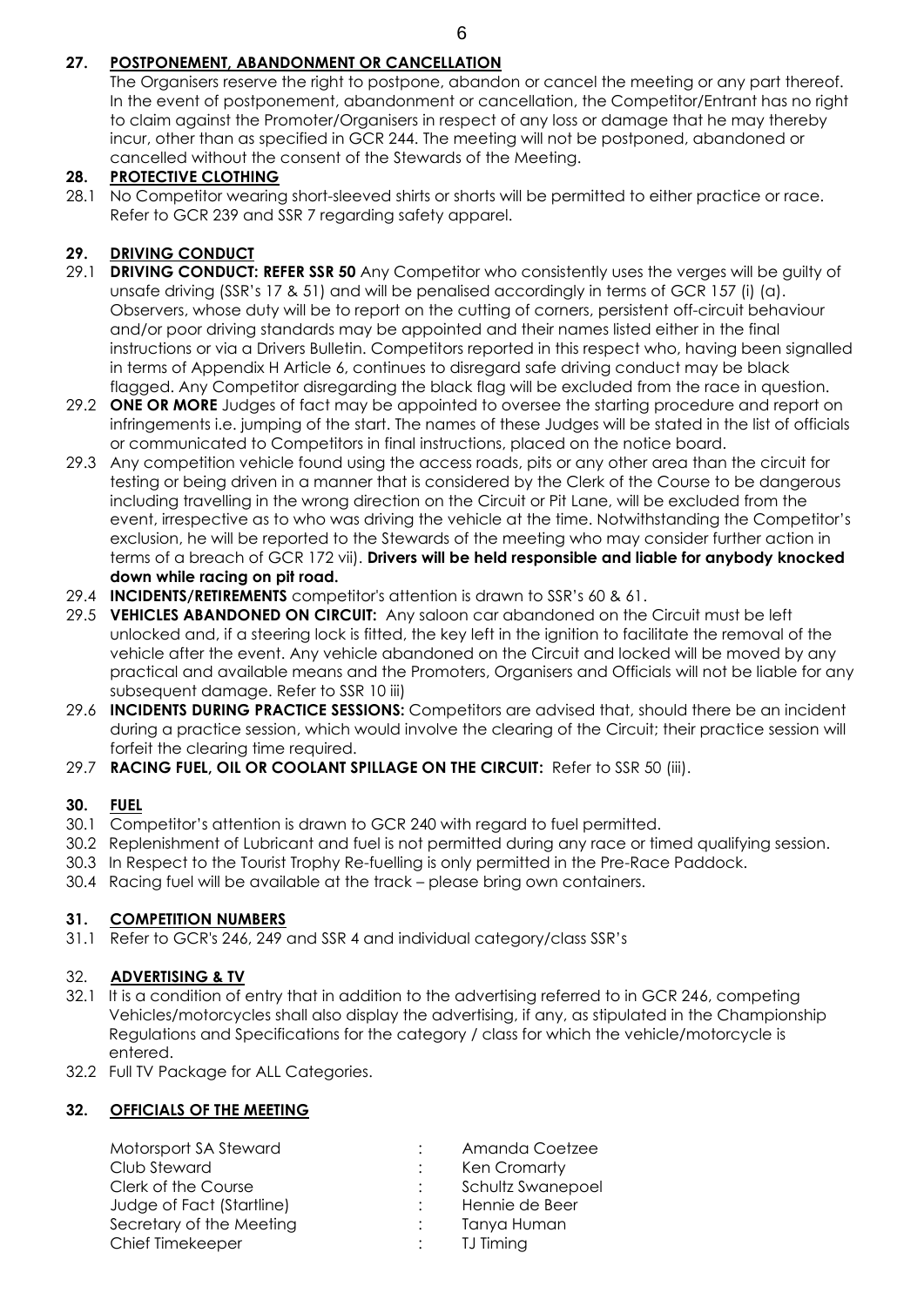| Chief Scrutineer             | <b>MSA Scrutineers</b>      |
|------------------------------|-----------------------------|
| Commentators                 | Greg Moloney                |
|                              | Leon Odendaal               |
| <b>Medical Co-ordinator</b>  | Med Assist - Donevan Cooper |
| <b>Chief Marshall</b>        | Stephen Kotze               |
| <b>Environmental Officer</b> | Amanda Coetzee              |
| Race Control                 | <b>Vic Dalziel</b>          |

## **33. ZWARTKOPS HOUSE RULES – Refer SSR 24**

## 33.1 **PIT HYGIENE-**

If you spill oil, please clean up

Use oil bins provided – bright green bins marked USED OIL and OIL FILTERS

33.2 Racing on Pit Roads **will not be allowed** – Drivers will be held responsible and liable for anybody knocked down.

33.3 Security guards will be provided but will not be held responsible.

## **34. PIT ALLOCATIONS –**

Please note that **NO** private vehicles will be allowed in the pit/paddock area. **All vehicles and service vehicles not displaying Paddock Stickers will be removed from the Pit/Paddock area. PLEASE CO-OPERATE** - We will have close to 350 competitors (cars & motorcycles) on site on Saturday. There should be enough space for everybody if we all co-operate. **SERVICE VEHICLES** are to be kept to an absolute minimum in the paddock area. Other than one service vehicle per competitor **no** private vehicles are to be parked in the Pits. Please park where indicated. **DEMARKATED PARKING AREAS.** Trailer parks where indicated in the final instructions to be published by Wednesday 22<sup>nd</sup> January 2020. Competitor VIP Parking area on the Kart Circuit. **SAFETY -** Please in the interest of public safety and for easy access of competitor's vehicles all access roads must be kept clear at all times

#### **NO UNLOADING or LOADING OF RACING CARS WILL BE ALLOWED IN THE LOWER PIT AREA (Pit Road One and Two) ON SATURDAY UNTIL AFTER THE LAST RACE + 17H00**

**SECURITY:** We have special security in the paddock area from Thursday evening. There are armed guards/dog patrols. No camping or sleepovers is therefore allowed in the pit area for safety and security reasons. Whilst every effort is made to ensure the safety of competitor's equipment, we cannot be held responsible for fire, theft, etc.

**SATURDAY NIGHT STORAGE -** In view of the big motorcycle day on Sunday very little space will be available for storage on Saturday night. We need the Sheds for promotional purpose on Sunday.

## **35. DESCRIPTION OF THE EVENT**

## **Please Note**:

- 1. The Zwartkops International / Legends of the 9-Hour™ Race Meeting has Club Status. Only events as indicated will form part of a championship. The day is complex, intense but dynamic and events / programme may be changed by the officials / organisers as deemed necessary. Sunday, if need be, will be the rain date worked in conjunction with the Day of Champion Motorcycle event.
- 2. THE EVENT IS BY INVITATION. This is to ensure that with our International entries everybody has a fair chance. The Promoters reserve the right to allocate entries to specific events.
- 3. Racing Licence must be obtained from MSA.
- 4. Please refer to Zwartkops Website [www.zwartkops.co.za](http://www.zwartkops.co.za/) for updates on the event, social occasions and meetings.
- 5. All South African Historic entries Pre'84 shall have an MSA-HTP. However, the promoters also reserve the right to evaluate vehicles per their "eligibility rating assessment". This is a promoter's evaluation assessment for this event specific.
- 6. All invitational and international entries will not form part of the championship and will not score points.

## **PRE'81 HRSA/ MIDVAAL HISTORICS/ PURSUIT SERIES - Invitation**

Open invitation. WILL BE COMBINED/ split to be determined on entries received.

*Historic Saloons (Invitation) Midvaal Historics/ Historic Pursuit – CUT OFF TIME: 1.16 Pre'81 HRSA (Invitation) A-E Cars – CUT OFF TIME: Less 1.16 - NO GT Cars, Production cars only.*

Pre'74 Production Cars special invitation event per Trans-Am regulations for classes TA1 & TA2 & TA3 & TA4 – please refer to the Zwartkops website for 2020 technical regulations and sporting regulations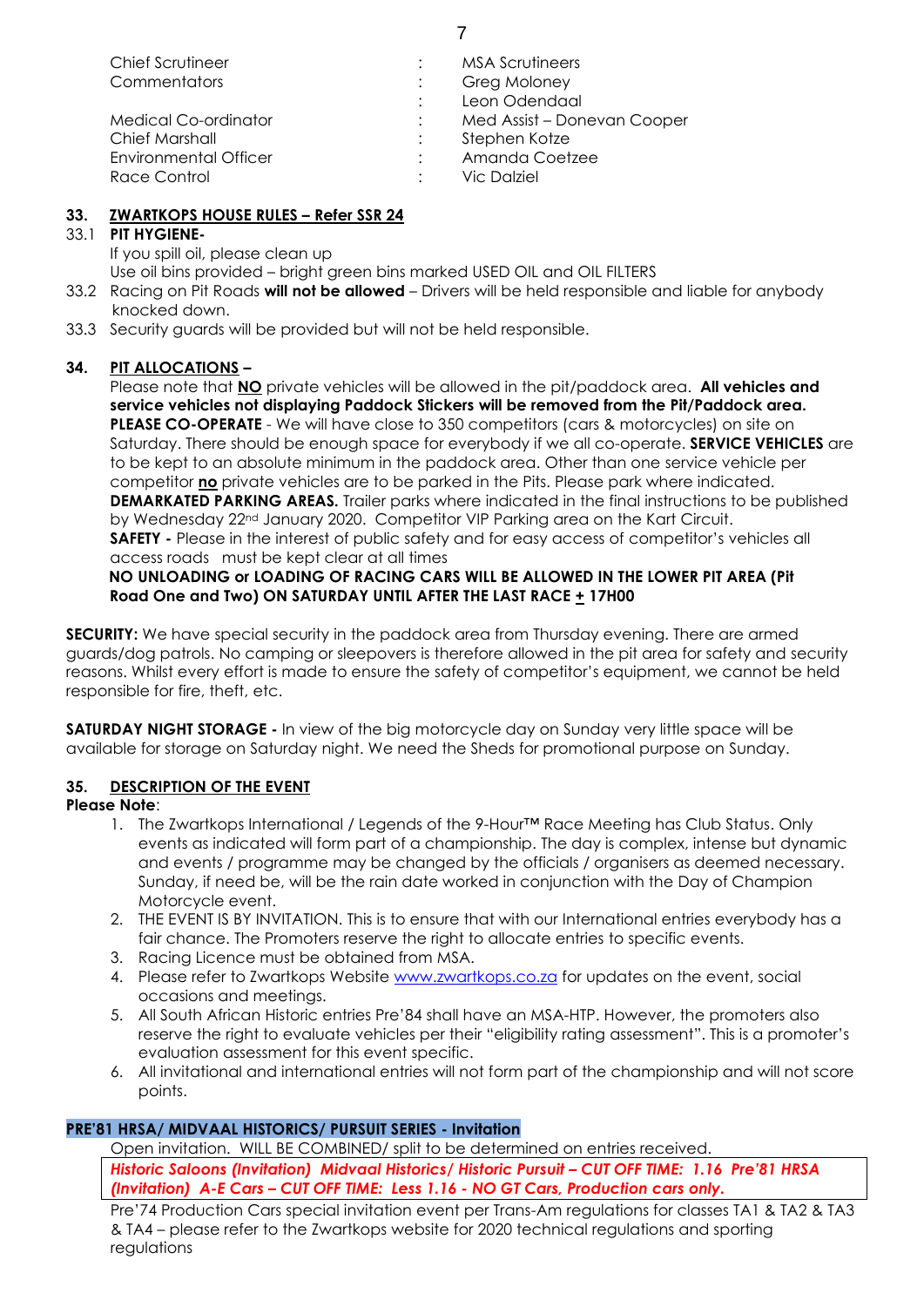#### 8

#### **"HISTORIC SINGLE SEATERS" – UP TO 1974 – Regional/ Invitation**

There are a number of International entries – Scratch event Geoff Peck - 082 443 5996

#### **BMW CAR CLUB – Regional/ Invitational V8 SUPERCARS – National Challenge**

Bernard de Gouveia – 083 463 334 Terry Wilford – 082 903 7930

#### **GRAND PRIX ASSOCIATION – International**

Eddy Perk – +44(0)7768 912490/ [eddy@hgpca.net](mailto:eddy@hgpca.net)

## **SOUTH AFRICAN TOURIST TROPHY FOR PRE'66/70 LE MANS / SEBRING / 9-HOUR SPORTS & GT – Club/Inv**

Club Championship (Including Nomads)

Invitational for SA competitors. South African Tourist Trophy Championship at Zwartkops and Killarney – 45-minute event. Peter du Toit 083 6011 737

*45 Minute (2 Drivers); Conform To Tyre Rules & Regs; Championship Round; Castrol Branding; Compulsory 3 minute pit stop, however no compulsory Pit Stops In First or Last 10 Minutes Of Race; May Restrict The Cut Off Time To 70 Seconds; Nomads Included In This Event; By Invitation – Reserved Right To Le Mans/ Sebring – plus period Production Cars; Minimum 30 Entries*

#### **PRE'74 INTERNATIONAL SPORTS PROTOTYPES – Club Championship**

Under the direction of Peter du Toit. Strictly by invitation for Sports Racing Cars. There will also be Class Classification A and B plus a Class C for eligible cars from the Pre'66 category. There is also a GT Class for Le Mans and Springbok Series cars of compatible interest and a class for group 5 Production cars. Peter du Toit 083 6011 737

*Per Invitation; Includes Pre'66/68 Le Mans; Trans-AM; Pre'74 Championship Round*

#### **PRE'66 LEGENDS OF THE 9-HOUR PRODUCTION CARS/ Including U2 – Club Championship**

Legends of the 9-Hour™ Club Regulations under the direction of Brian Cook 082 491 5210/ Roger Houston 082 371 9097 (U2 Cars)

*SKF; Championship; May Be Stand Alone Event; High Profile – CUT OFF TIME 1.14/ U2 1.18 Championship; SKF; – dependant on other events* 

## **PRE'66/68 "LITTLE GIANTS" LEGENDS OF THE 9 HOUR – Club Championship – (NOT less than 80 seconds a lap at Zwartkops) – Club Championship**

This is a category for cars which are part of the Legends Pre'66 Production Cars and the Pre'66 Sports & GT cars. Whilst running in separate championships the categories are combined for the driver/car which lap Zwartkops plus 1min 20 seconds regional/club championship. Chad Ten Doeschate 082 489 9730

*Independent Race; SKF; Championship Round* 

#### **EXTREME SUPERCARS – National Challenge**

For contempory supercars and modified streetcars. Tanya Human 082 390 6016

*Major Attraction; Championship Round; G&H Transport*

**CAR/ BIKE CLUBS** – Invitational Demonstrations (Demonstration event with passengers) Tanya Human 082 390 6016

National Bikes/ Zontes 300 – as per category regulations – Johan Fourie 083 375 6941

Red Square Kawasaki ZX10 R Masters – as per category regulations – Johan Fourie 083 375 6941

Bridgestone SuperBikes – as per category regulations – Johan Fourie 083 375 6941

Bridgestone Challenge – as per category regulations – Johan Fourie 083 375 6941